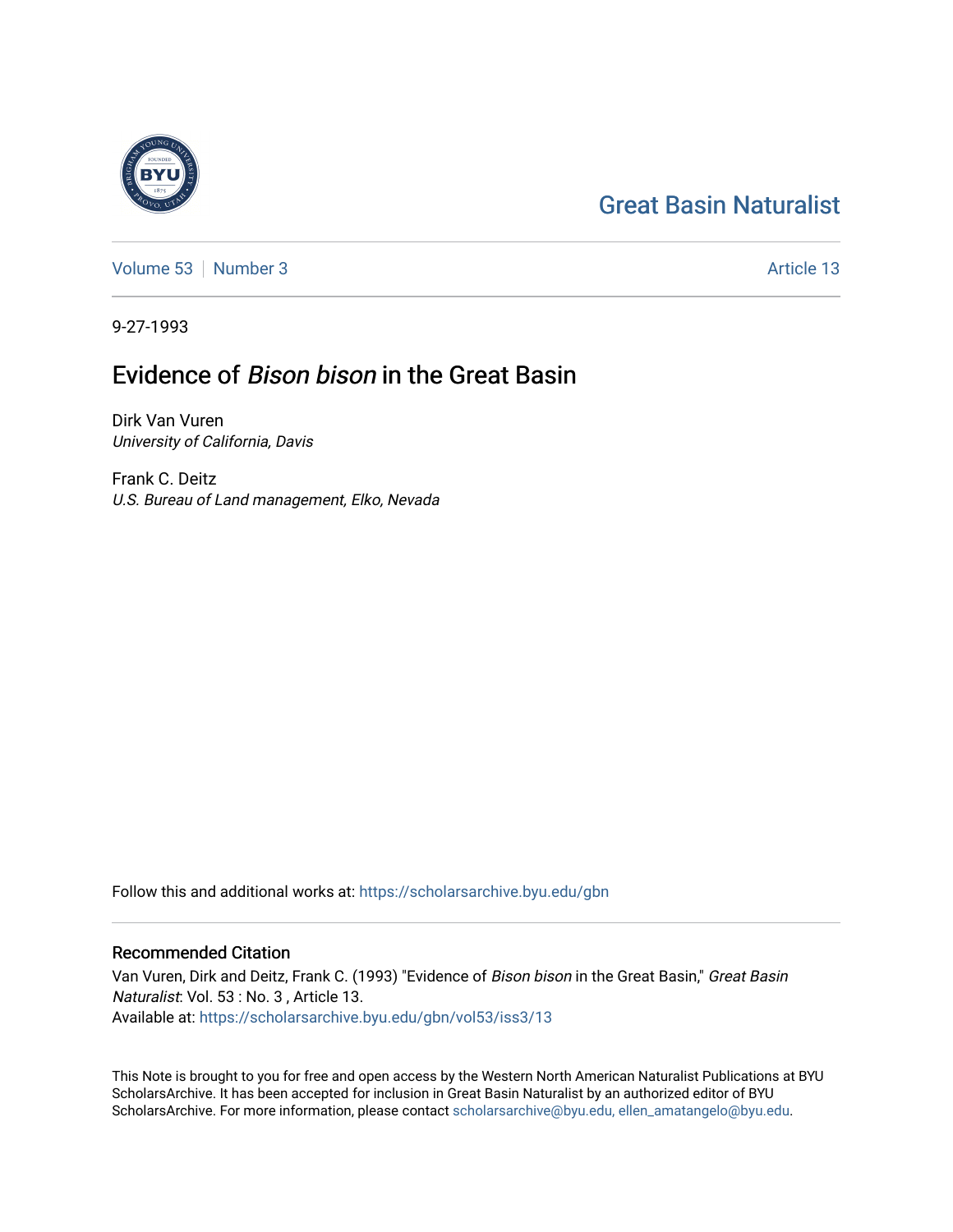Great Basin Naturalist 53(3), pp. 318-319

# EVIDENCE OF *BISON BISON* IN THE GREAT BASIN

Dirk Van Vuren<sup>1</sup> and Frank C. Deitz<sup>2</sup>

*Key words:* Bison bison, *bison, Great Basin, biogeography, archaeology.* 

The former occurrence of modern bison *(Bison bison)* in the Great Basin is poorly understood yet is of considerable importance in understanding the biogeography (Berger 1986:248) and arcbaeology (Butler 1978) of the area. Bison occurred at the northern edge of the Great Basin, around Malheur Lake (Bailey 1936, Van Vuren and Bray 1985) and at the eastern edge, near Great Salt Lake (Durrant 1952). Reports of bison skulls from the central part of the Great Basin, however, are lacking except for tbe partial skull of a male recovered in Lander County, Nevada, in 1955 (Hall 1961). This report is problematic because the locality is ca. 400 km distant from either Malheur Lake or Great Salt Lake (Fig. 1). Does this specimen represent a lone individual that wandered a great distance, or was it a member of a viable population of bison living in northern Nevada? The former existence of a population of bison in northern Nevada, particularly in the Humboldt River Valley, has long been suspected (Steward 1938:38, Hall 1946:644) but never substantiated. Herein we report the discovery of two more bison skulls from the Great Basin, both from near the Humboldt River in northeastern Nevada. In 1990 the partial skull of a male bison, consisting of horn cores and the cranium posterior to the orbits, was found in an ephemeral wash 35 km NE of Wells, Elko County  $(41°21'40''N, 114°42'8''W)$ . No other bones or cultural materials were found in association with the skull. In 1992 Bureau of Land Management (BLM) wildlife biologists discovered the complete skull of a female bison embedded at a depth of 6 m in a cut bank of Susie Creek, a perennial stream 10 km NNE of Carlin, Elko County  $(40°48'28"N, 116°2'48"W)$ . At the time



Fig. 1. Localities of bison skulls reported from Nevada:  $(1)$  a male (Hall 1961),  $(2)$  a female (this report), and  $(3)$  a male (this report).

of discovery, a fragment of the skull was dislodged; a chert (cryptocrystalline silicate) scraper fell simultaneously with the fragment, suggesting that the skull and scraper were associated.

The site (26EK5465) was investigated by BLM archaeologists, and the skull was excavated with no finding of additional bison remains. Other artifacts found within 15 cm of the skull were two chert flakes and a possible battered cobble. One of the flakes is of the same chert as the scraper, further supporting an archaeological association between skull and stone tools. The general area has numerous archaeological and faunal remains, both surface and subsurface, and few have received more than cursory attention. One charcoal sample situated 62 em directly above the skull was submitted for radiocarbon dating using

<sup>2</sup>U.S. Bureau of Land Management, Box 831, Elko, Nevada 89803.



<sup>&</sup>lt;sup>I</sup>Department of Wildlife and Fisherics Biology, University of California, Davis, California 95616.